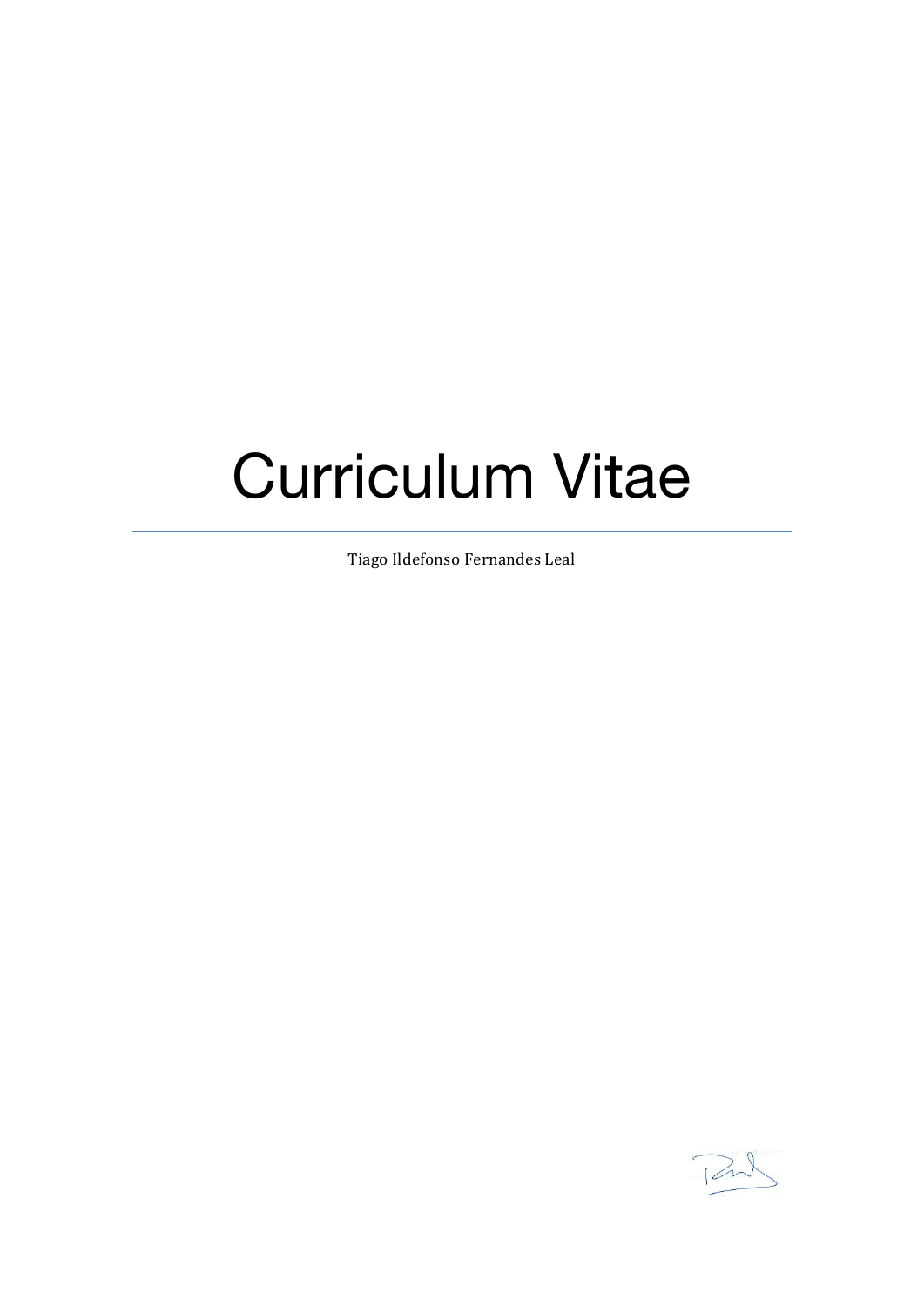## *PERSONAL IDENTIFICATION*



**Name:** Tiago Fernandes Ildefonso Leal

**Date of Birth:** May 25, 1973

**Hometown:** town of Silves

**Marital Status:** Married

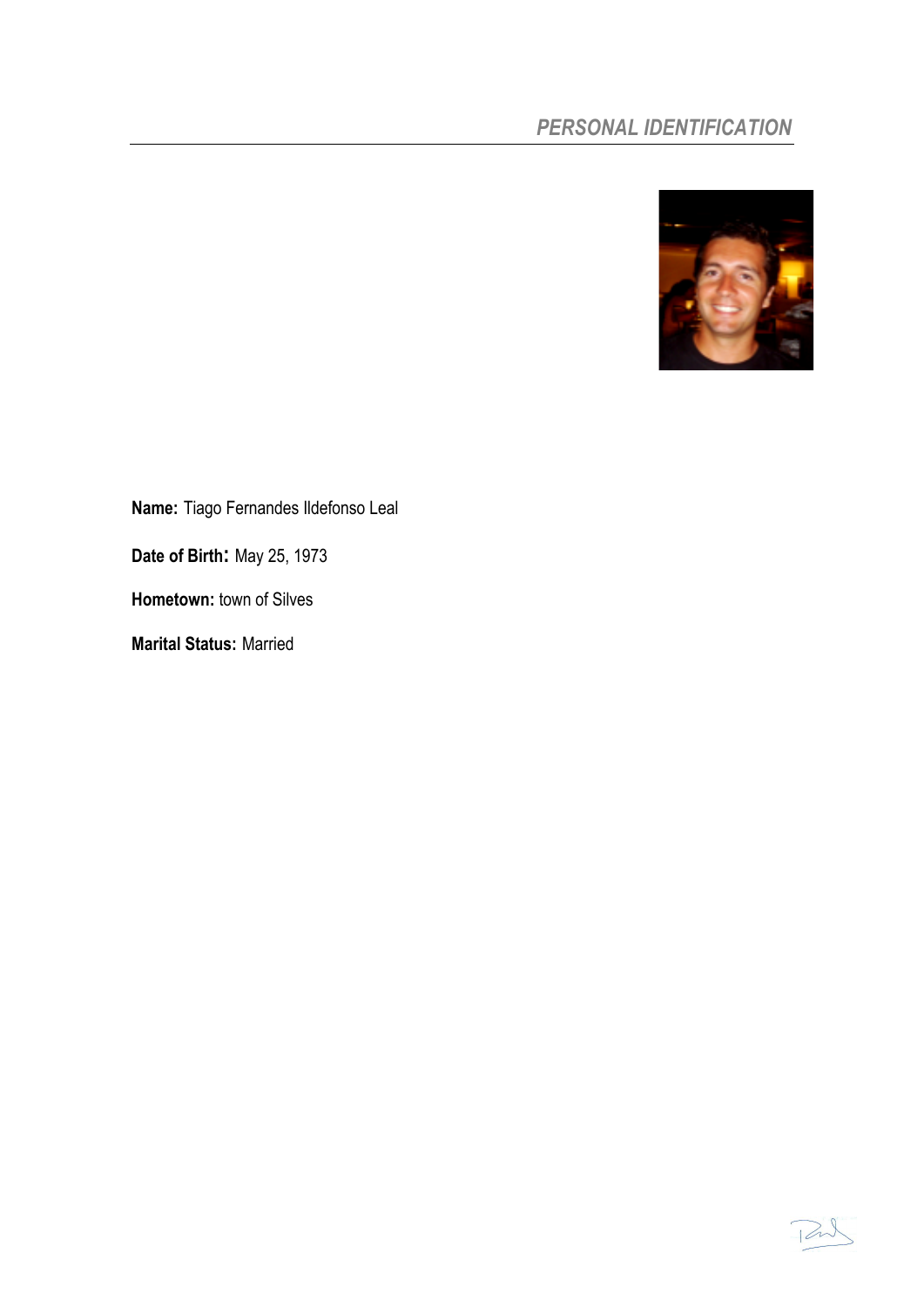- **Doctoral student** at PHD in Economic & Management Sciences at the Faculdade de Economia da Universidade do Algarve.
- **Master the art of Sport Management** at the na Faculdade de Motricidade Humana da Universidade Técnica de Lisboa**,** having defended his dissertation titled "The Strategic Management in Sport Policies of Local Public Administration. Case Study Using the Balanced Scorecard in conjunction with the Sector SIADAP Sports of the Municipality of Silves. "
	- Ø **Distinguished with the award of the best students UTL / Santander Totta in 2010,** which aims to encompass the UTL students who have distinguished themselves in the context of their overall training, it stresses the scientific, academic, cultural and civic aspects.
- **Bachelor in Sports Science,** at the na Faculdade de Motricidade Humana da Universidade Técnica de Lisboa**, with a** final average of 15 points, and held teaching practice in integrated School EB 2,3 de São Bartolomeu de Messines with the final score of 19 values (0-20).

## *SPECIFIC QUALIFICATIONS*

• **Trainer certified by Scientific-Pedagogical Council of Continuing Education** in the area and field C18 - Practice School Sports, with application to Early Childhood Educators and Teachers of Primary and Secondary Education.

## *PROFESSIONAL EXPERIENCE*

- **Director of the Socio- Cultural Department of the Municipality of Silves** betwen 2006-2013
- **Teacher of Organization and Sport and Physical Activity** 3rd year Bachelor of Physical Education and Sport at the Instituto Superior Manuel Teixeira Gomes in Portimão betwen 2010- 2014
- **Teacher of special programs at the gym** in the graduate in exercise and health at the Instituto Superior Manuel Teixeira Gomes in Portimão betwen 2010-2014
- **Local Coordinator of the National Programme for Leadership Development Sport**, organized by the Centre for Sports Studies and Training in 2001 – 2004.